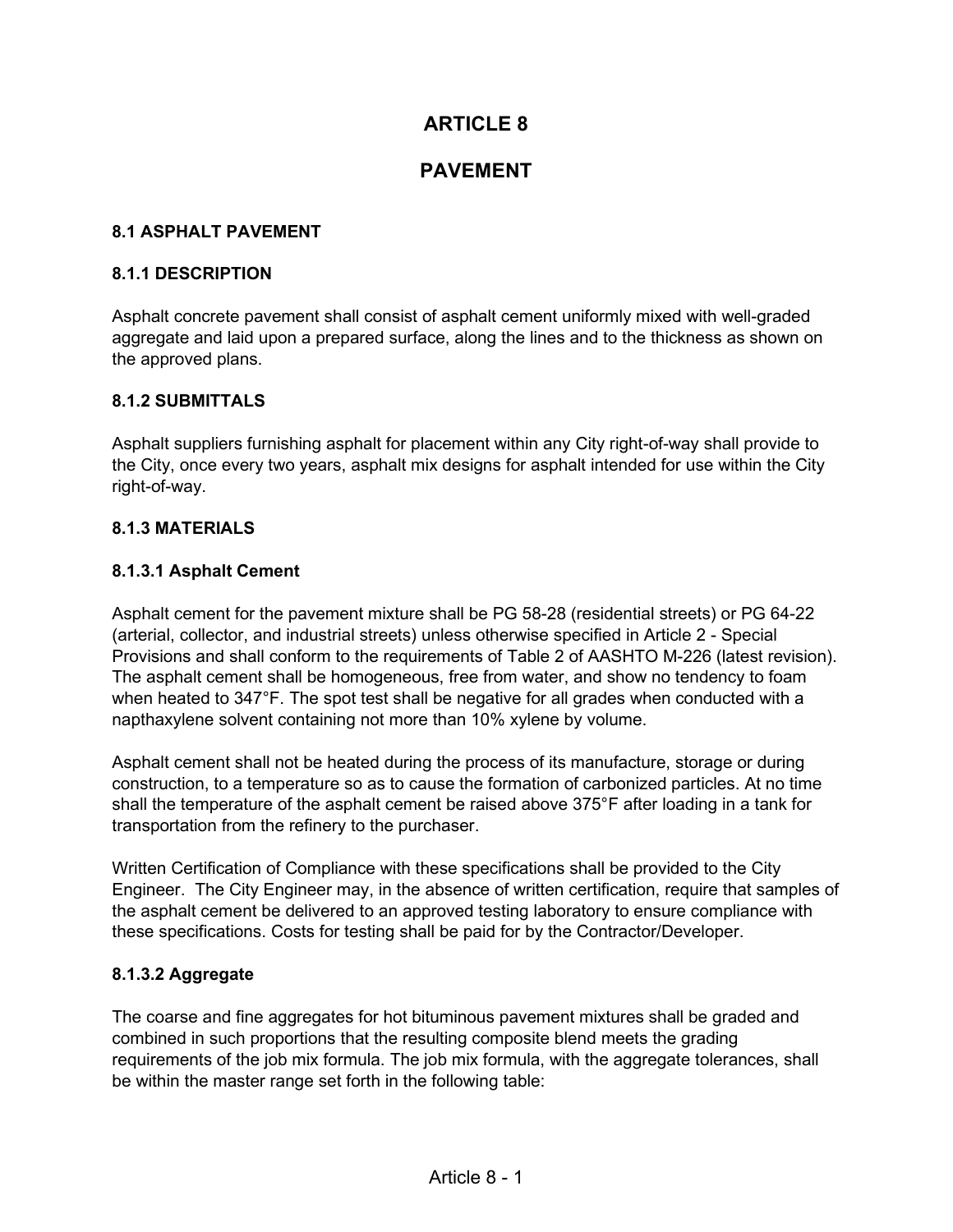| <b>Sieve Size</b> | Grading<br><b>SF</b> | Grading<br>ST | Grading<br><b>SX</b> | Grading<br>S |
|-------------------|----------------------|---------------|----------------------|--------------|
| 11/2"             |                      |               |                      |              |
| 1 <sup>n</sup>    |                      |               |                      | 100          |
| 3/4"              |                      |               | 100                  | 90-100       |
| 1/2"              |                      | 100           | 90-100               | $\star$      |
| 3/8"              | 100                  | 90-100        | $\star$              | $\star$      |
| No. 4             | 90-100               | $\star$       | $\star$              | $\star$      |
| No. 8             | $\star$              | 28-58         | 28-58                | 23-49        |
| No. 16            | 30-54                |               |                      |              |
| No. 30            | $\star$              | *             | $\star$              | $\star$      |
| No. 200           | $2 - 12$             | $2 - 10$      | $2 - 10$             | $2 - 8$      |

**Table 8.1.** Percent by weight passing square mesh sieves

Grading of the aggregate shall be Grading SX unless otherwise approved by the City Engineer.

Coarse aggregate (material retained on the No. 8 sieve) shall have a "Los Angeles Abrasion Test" (AASHTO T-96) percentage of wear not exceeding 45%. Fine aggregate (material passing the No. 8 sieve) shall have a maximum of 12% at five cycles in the sodium sulfate solution by the "Soundness Aggregate Test (AASHTO T-104). The aggregate shall be free from clay balls, organic matter, or other deleterious substances. At least 60% of the aggregate retained on the No. 4 sieve, and larger, shall have at least two fractured faces.

### **8.1.3.3 Asphalt-Aggregate Mixture (Job Mix Formula)**

The Contractor/Developer shall furnish to the City Engineer, a mix design from an approved independent testing laboratory, of the hot bituminous pavement proposed for use. This job mix formula shall establish a single percentage of aggregate passing each required sieve size, a single percentage of bituminous material to be added to the aggregate, and a single temperature for the mixture at the discharge point at the plant. The job mix formula shall also give recommended temperatures for delivery and compaction. The job mix formula shall be determined a minimum of once per year, or when the asphalt supplier or aggregate characteristics change. **After the job mix formula has been established, all mixtures furnished for respective projects shall conform thereto within the following range of tolerances:**

| Maximum Size                    | $±0\%$          |
|---------------------------------|-----------------|
| Passing No. 8 and larger sieves | ± 8%            |
| No. 8 to No. 200                | ± 6%            |
| Passing No. 200                 | $± 2\%$         |
| <b>Asphalt Content</b>          | ± 0.5%          |
| Discharge Mix Temperature       | $+20^{\circ}$ F |

**Table 8.2.** Percent by weight passing square mesh sieves

The job-mix formula may be changed by the City Engineer for either of the following reasons:

(a) Change in the job-mix formula will produce material of equal or better quality and will provide for more efficient pit operations.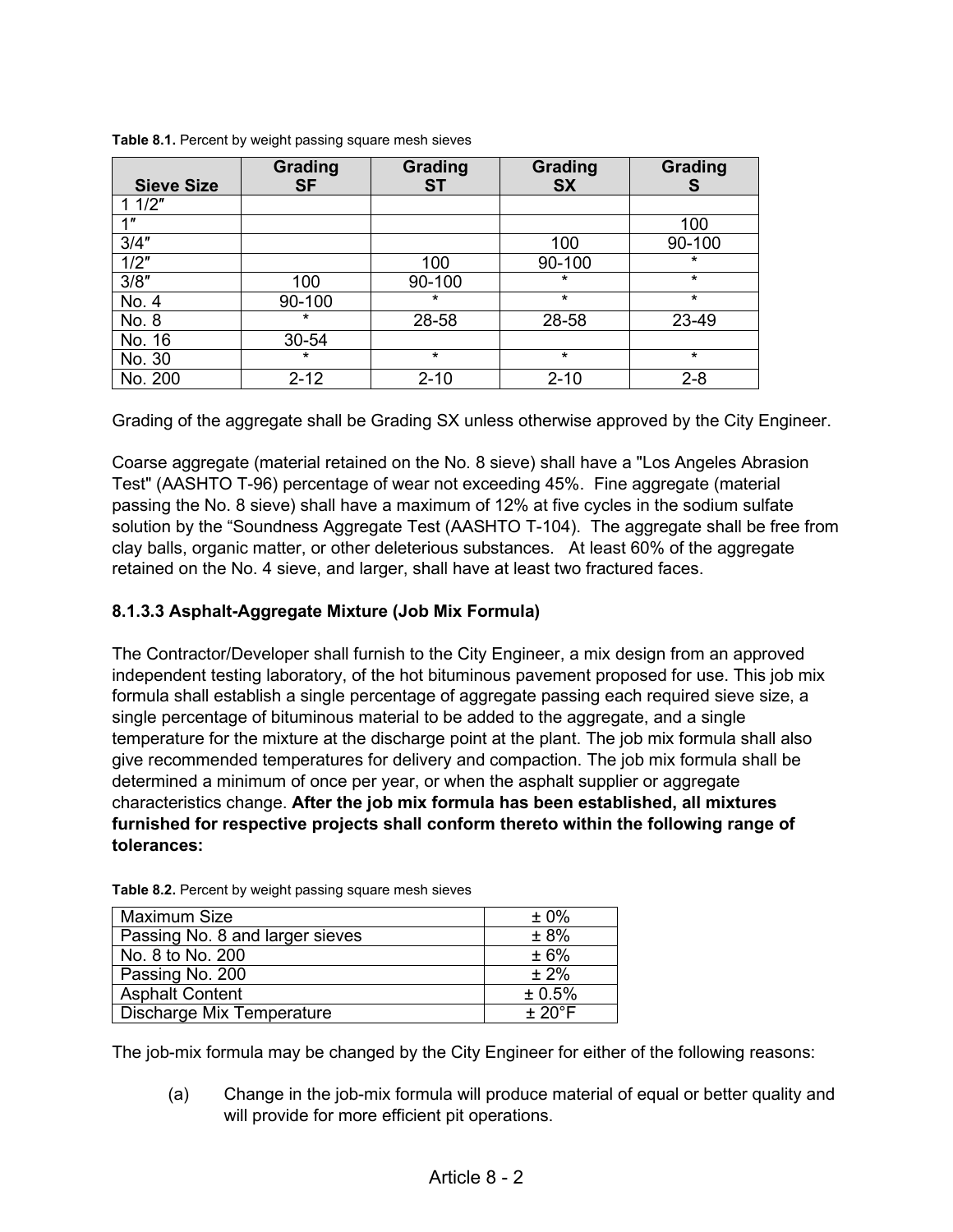(b) Change in the job-mix formula will produce material of equal or better quality and will result in a cost savings to the City through an adjustment in unit price.

Asphalt mix designs containing reclaimed asphalt pavement (RAP) materials greater than 20% will only be allowed with written approval from the City Engineer.

## **8.1.3.4 Quality Control**

All samples and tests described herein shall be made in accordance with approved ASTM/AASHTO procedures. The Contractor/Developer shall provide for all testing laboratory services in connection with tests verifying conformance of proposed materials with project requirements. The City may also provide for testing laboratory services in connection with tests on materials after incorporation into the project.

Additional tests may be required at the direction of the Engineer. If additional tests are required, the financial burden will be borne by the contractor/developer if the testing results fail to meet minimum city specifications. If the testing results meet or exceed the city specifications the additional testing costs will be paid for by the requesting entity.

| Gradation                                                         | 1/1,000 Tons or 1/project site                    |
|-------------------------------------------------------------------|---------------------------------------------------|
| <b>Asphalt Content</b>                                            | 1/1,000 Tons or 1/project site                    |
| In-Place Density (including cores &<br>comparative lab densities) | $\vert$ 1/1,000 Tons or min. 1/500 L.F. of paving |

**Table 8.3.** Minimum Project Testing

### **8.1.4 MIXING PLANT**

The requirements of this section shall be the same as Section 401.08 "Asphalt Mixing Plant" of the Standard Specifications for the Road and Bridge Construction, by the Colorado Department of Transportation, 1991 edition, or as amended. For plant inspection, the Engineer or approved laboratory shall have full right to enter at any time and conduct necessary tests to ensure compliance with these specifications.

## **8.1.5 CONSTRUCTION METHODS**

### **8.1.5.1 Hauling Equipment**

Trucks used for hauling the asphalt concrete mixture shall be equipped with tight, clean, smooth metal beds. When directed by the Engineer, the beds shall be coated with an oil or other approved material to prevent the mixture from adhering to the beds, also each load shall be covered with canvas or other suitable material of sufficient size to protect it from inclement weather conditions.

### **8.1.5.2 Paving Machines**

Unless otherwise permitted by the Engineer, the mixture shall be spread by means of a selfpropelled laydown machine equipped with a screed or strike-off assembly and capable of spreading and finishing the asphalt concrete mixture to the line, grade, and crown as shown on the plans.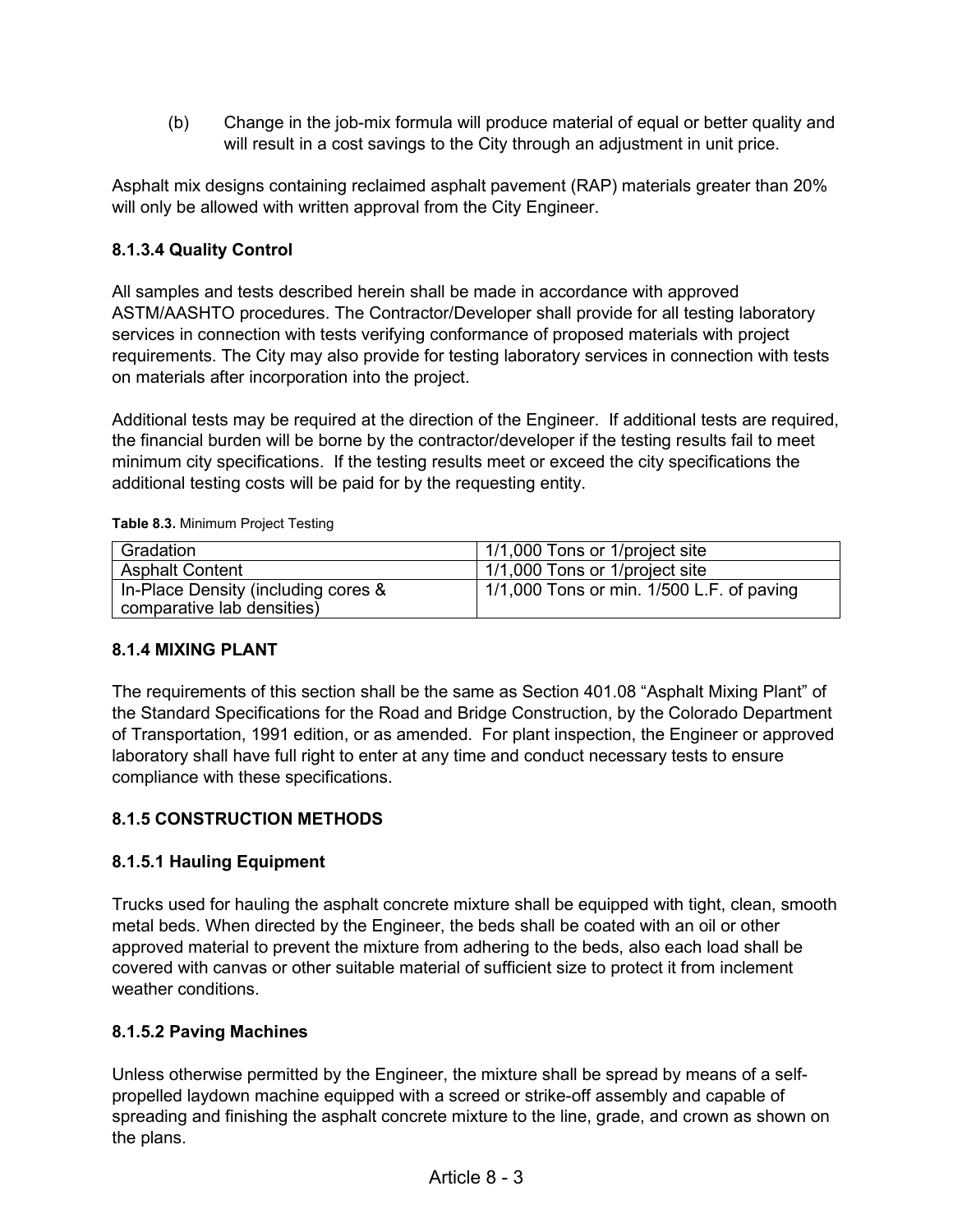The paver shall be equipped with a receiving hopper having sufficient capacity for a uniform spreading operation. The hopper shall be equipped with a distribution system to place the mixture uniformly in front of the screed. The mixture shall be dumped in the center of the hoppers, and care exercised to avoid overloading and spilling over of the mixture onto the base.

The screed or strike-off assembly shall effectively produce finished surface of the required evenness and texture without tearing, shoving, or gouging the mixture.

When laying mixtures, the paver shall be capable of being operated at the necessary forward speeds for satisfactory placement. The operation of the paver shall be such to attain continuous paving.

### **8.1.5.3 Rollers**

Rollers shall be steel wheeled and/or pneumatic tire type and be in good condition, capable of reversing without backlash. They shall weigh not less than 8 tons. All rollers shall have a water system capable of keeping the wheels properly moistened to prevent adhesion of the mixture to the wheels.

### **8.1.5.4 Paving Surface**

After the pavement base has been prepared, it shall be made ready for paving by clearing any loose material off as directed by the Engineer. Edges of all contact surfaces such as curb and gutter, manholes, cross pans and other structures shall be coated with the tack coat material as described herein before paving. When more than one lift is required, a tack coat shall be used between courses of pavement in accordance with Section 8.2 of these specifications at the rate, or as directed by the Engineer.

Asphalt pavement shall be a minimum of 2″ compacted thickness and shall be laid in one lift. If a thickness greater than 3″ is specified, separate courses shall be laid; each course shall be not less than 1-1/2″ compacted thickness, nor greater than 3″ compacted thickness or three times the nominal aggregate size.

For overlays the material shall be placed in a maximum compacted thickness of 3" and a minimum compacted thickness of twice the diameter of the aggregate unless otherwise directed by the Engineer.

#### **8.1.5.5 Spreading, Finishing, and Compaction**

The mixture shall be laid upon the approved base surface, spread, and struck off to the grade and elevation required. Pavers shall be used to distribute the mixture over the entire surface except where hand placing is necessary.

The longitudinal and transverse joints shall be made in a careful manner, well bonded and sealed. If directed, the joints shall be coated with tack coat material.

On the areas where the use of mechanical pavers cannot be used, the mixture shall be spread,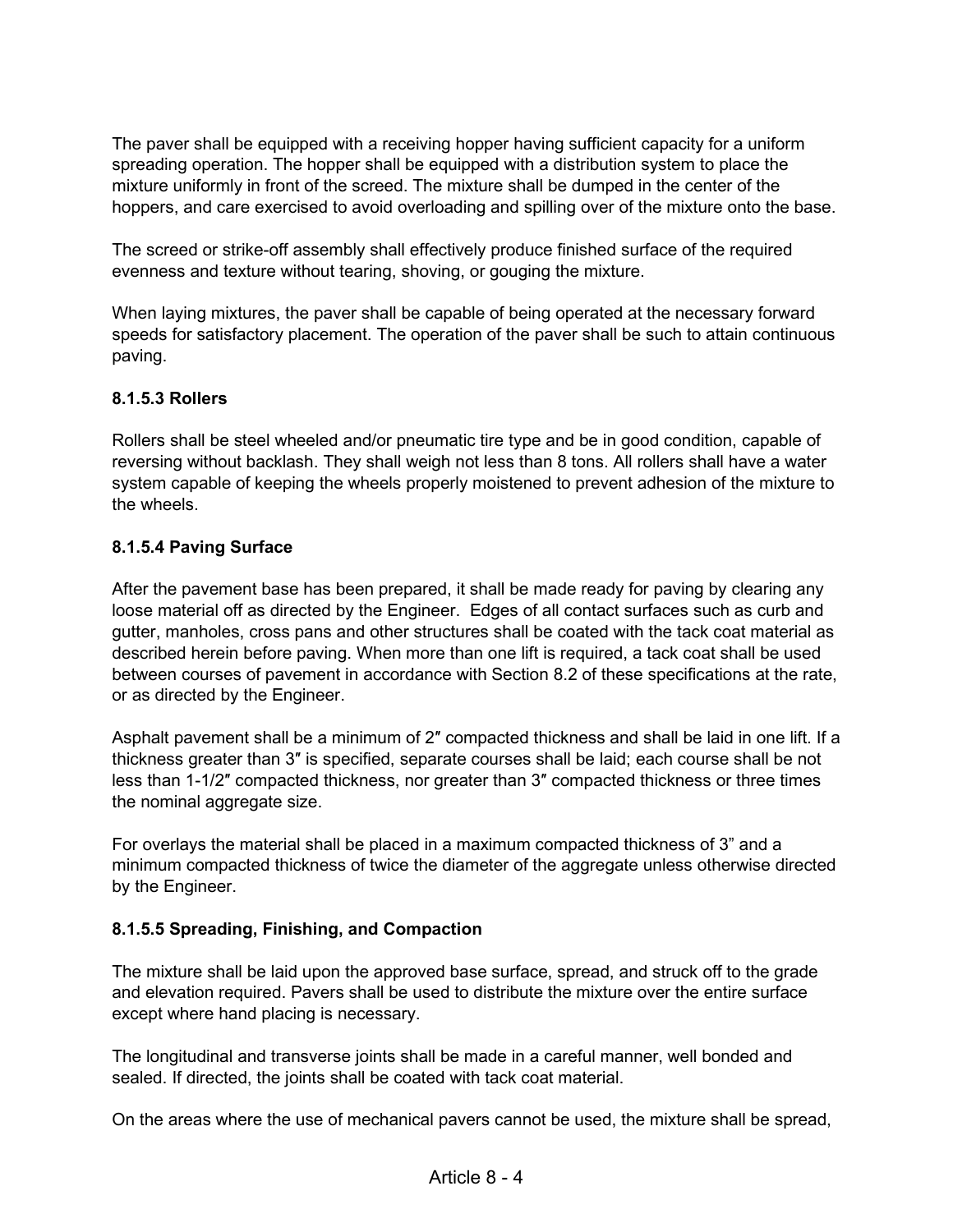raked and luted by hand tools. When material is shoveled, it shall be deposited by turning the shovel over above the desired area. No "slinging" of the shovel will be permitted. The hand placed material shall be smoothed and left higher than the machine laid material by about 1/4″ per inch of depth prior to rolling. If the machine laid mixture has been rolled, then the hand laid mixture shall be smoothed and left higher than the rolled pavement by about 1/4″ per inch depth. The majority of the raker's work shall be done with a lute rather than a tined rake.

Segregation of materials shall not be permitted. If segregation occurs, the spreading operation shall be immediately suspended until the cause is determined and corrected.

Placing the mixture shall be as continuous as possible. All surface irregularities shall be adjusted by the addition or removal of mixture prior to rolling. After the mixture has been spread, struck off and surface irregularities adjusted, it shall be thoroughly and uniformly compacted by rolling.

The surface shall be rolled at a specified breakdown temperature which shall be determined by the Contractor's foreman and the Engineer at the beginning of the job. The breakdown temperature shall be such that the required density is obtained without displacement, cracking, or shoving of the mixture. The rollers shall operate at a speed slow enough to avoid displacements or "crawl" of the mixture. Any displacement shall be immediately corrected by means suitable to the Engineer.

The number, weight, and type of rollers furnished shall be sufficient to obtain the required compaction while the mixture is in a workable condition. The minimum number of rollers shall be two. Heavy equipment or rollers shall not be allowed to stand on freshly placed pavement.

Unless otherwise directed, rolling shall begin at the sides and proceed longitudinally parallel to the street centerline, each pass overlapping one-half the roller width, gradually progressing to the crown of the street. When paving adjacent to a previously placed lane, the longitudinal joint shall be rolled first followed by the regular rolling procedure.

Rolling shall be continued until all roller marks are eliminated and no further compression is possible. The minimum density of the compacted mixture shall be 95% of the maximum density required to provide laboratory compacted specimen made in the same proportions as the job mix formula (AASHTO T-209). However, if in the opinion of the Engineer a 95% density would prove to be detrimental to the asphalt cement pavement, then a density of 93% will be allowed. Along forms, curbs, manholes, and other places not accessible to rollers, the mixture shall be thoroughly compacted with hand tampers or with mechanical tampers. The joints between these structures shall be effectively sealed.

Any mixture that becomes loose and broken, mixed with dirt, or is in any way defective shall be removed and replaced with fresh hot mixture, which shall be compacted to conform with the surrounding area.

### **8.1.5.6 Asphalt Temperature**

The minimum and maximum delivery and discharge temperatures of the asphalt to the jobsite shall comply with CDOT Section 401.15 "Mixing".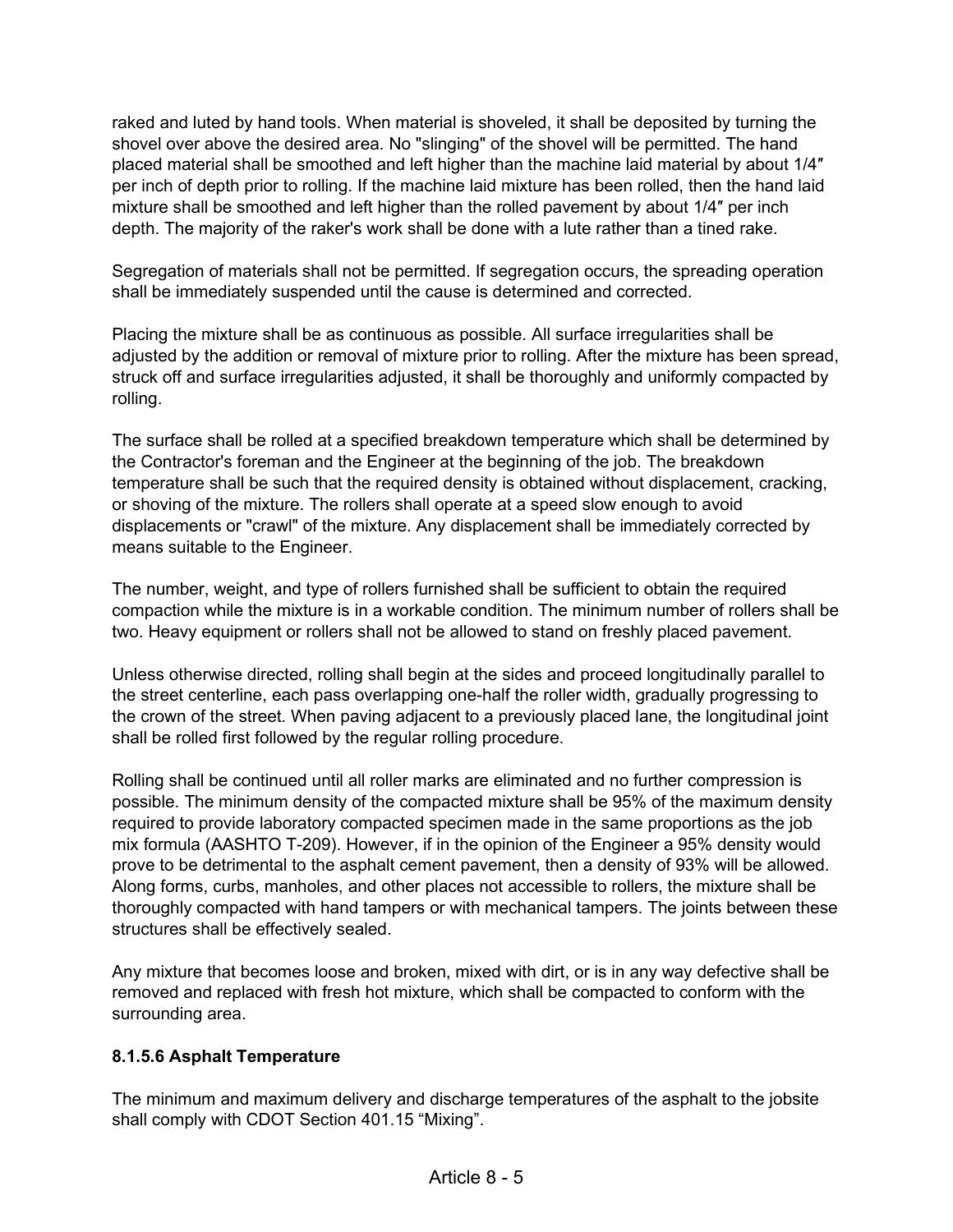## **8.1.5.7 Joints**

Transverse joints shall be formed by cutting through the previously laid course to expose the full depth of the course. A coat of tack coat material shall be used on contact surfaces of all joints just before additional mixture is placed.

### **8.1.5.8 Weather Limitations**

The placing and compacting of asphalt surfacing shall be performed only when weather conditions are suitable. Asphalt surfacing shall not be placed on surfaces which are damp or wet or when the temperature of the surface on which the asphalt pavement is to be placed is less than 40°F and the atmospheric temperature is less than 40°F. The temperature of the mixture delivered to the jobsite shall not be less than 235°F. When the atmospheric temperature is less than 50°F, all loads shall be delivered continuously in covered vehicles.

| <b>Compacted Layer Thickness</b> | <b>Minimum Surface and Air Temperature</b> |                        |  |
|----------------------------------|--------------------------------------------|------------------------|--|
|                                  | <b>Top Layer</b>                           | Layers Below Top Layer |  |
| $1 - 1/2"$                       | 60°F                                       | $50^{\circ}$ F         |  |
| 2″ - <3″                         | $50^{\circ}$ F                             | ⊿∩°F                   |  |

|  |  | Table 8.4. Minimum Surface and Air Temperature |
|--|--|------------------------------------------------|
|  |  |                                                |

### **8.1.5.9 Surface and Thickness Tolerances**

The surface of the finished pavement shall be free from depressions exceeding 3/16″ in 10′, when tested with a straight-edge. All depressions exceeding the specified tolerances shall be corrected by removing defective work and replacing it with new material as directed. The surface shall be smooth and true to the established crown and grade. The required compacted thickness shall be as specified on the construction drawings.

### **8.1.6 RESTRICTION OF TRAFFIC**

The Contractor shall arrange the work in such a manner as to cause a minimum of inconvenience to the traveling public and the abutting property owners. The Contractor shall submit to the Engineer a plan of this operation. In general, the Contractor shall be allowed to proceed as he proposes. However, the Engineer retains the authority to order the Contractor to schedule the proposed operation in another manner if such a change in schedule is to the benefit of the owner and beneficial to the interests of a good project. The Contractor shall arrange to have the haul vehicles operate over roads which will not be damaged by such vehicles. The Contractor shall provide all necessary Traffic Control in conformity with these provisions and specifications and with the ordinances and regulations of the City of Pueblo, MUTCD and ARTICLE 9 –Traffic Control; shall be paid for as specified in the contract documents.

### **8.1.7 PATCHING**

For warranty work or patching repairs, the requirement is for the patching to be equal to the existing pavement thickness or Table 3-1 from the design criteria whichever is greater.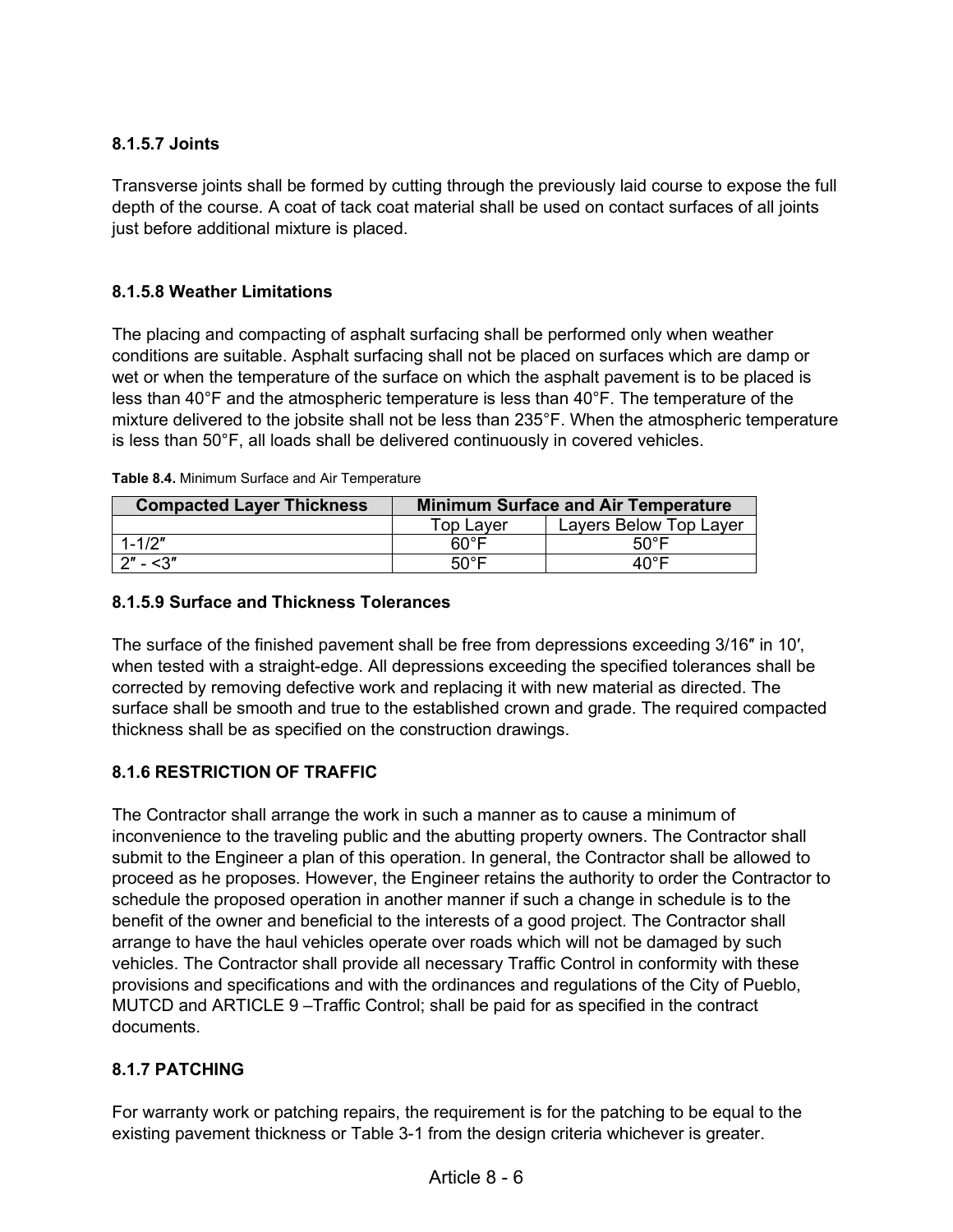Remove the backfill material to the depth and extent required in accordance with drawings. Prepare the subsurface with the required base course, Flowfill, and/or Portland Cement concrete subsurface in accordance with the drawings. Depths and/or thickness of base course, Portland Cement concrete and/or asphalt pavement shall be as indicated on the drawings. The asphalt pavement shall conform to the *Pavement Design Criteria for the City of Pueblo* or equal to the existing pavement thickness, whichever is greater. The backfill and base coarse material shall be thoroughly compacted to the densities specified in ARTICLE  $6 -$  Aggregate Base Course with a roller for large areas and smaller hand operated compactor for small patches.

Existing pavement may be rough cut initially in conjunction with trenching; however, a square even vertical saw cut shall be made in the existing asphalt pavement after placement of backfill and prior to pavement replacement. The square vertical saw cut shall be made at a minimum of 1′ back from the trench line into good pavement (not required if using CLSM). Before placement of the new pavement, the cut edges shall be thoroughly cleaned, and a tack coat shall be uniformly and evenly applied to vertical faces in accordance with Section 8.2. The patch shall be made with placement of a hot asphalt cement and aggregate mixture as described in this Article. If asphalt cut is within 2' of lip of curb & gutter, new asphalt patch shall extend to the lip of the curb & gutter in a continuous patch.

In large patches or whenever possible, a self-propelled paving machine shall be used to place the mixture. In small patches, the material shall be hand placed or placed with a spreader box without separation of the mixture. The material shall be placed to the grade and thickness required to allow for compaction after rolling. The hot mix material shall be compacted using the number, weight and type of rollers required to provide 95% of the maximum density of a laboratory compacted specimen made in the same proportions as the job mix formula (AASHTO T-209). Rolling shall continue until all roller marks are eliminated and no further compression is possible in the pavement. After rolling the surface, a straight-edge or a stringline shall be used to check grade and riding quality of the patch.

### **8.1.8 RECYCLED PLANT MIX BITUMINOUS PAVEMENTS**

Plant mixed bituminous pavements shall not contain more than 20% reclaimed asphalt pavement. The reclaimed asphalt pavement shall meet all the requirements for hot bituminous pavement, as contained herein.

### **8.1.8.1 Reclaimed Asphalt Pavement (RAP) Material**

The Engineer may require the contractor to maintain separate stockpiles for each type of RAP material. All processed material shall be free of foreign materials and segregation shall be minimized. The RAP material shall be processed, if needed, so that at least 95% passes through a 5/8″ sieve. Any RAP material that cannot be readily broken down in the mixing process and/or affects the paving operation, shall be processed prior to mixing with the virgin material.

### **8.1.8.2 Composition of Mixtures**

Tests for cleanliness, abrasion loss, and percent of fractured faces will be made on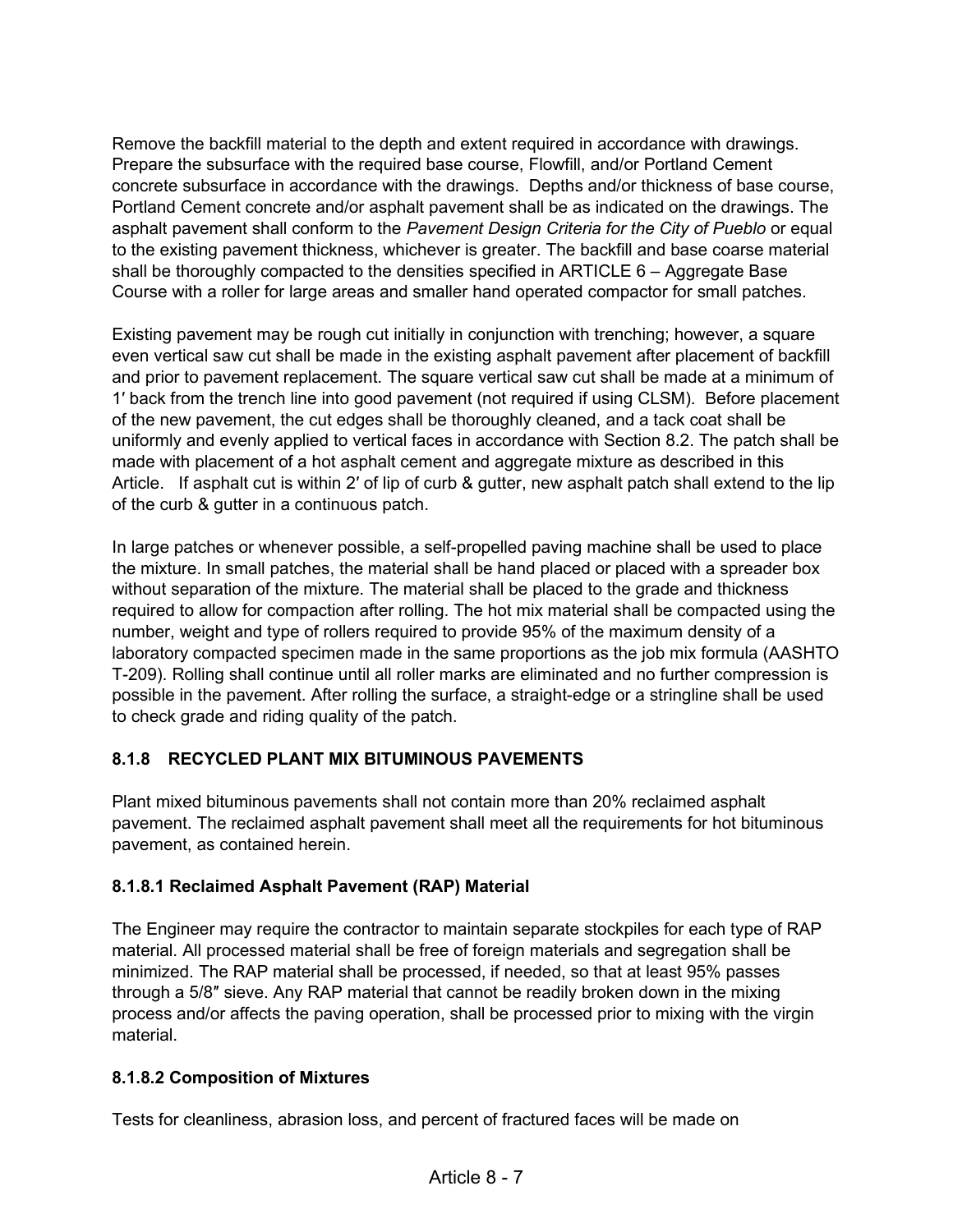representative samples of aggregate taken during production or from the stockpiles. Proportions of the reclaimed and virgin material shall be determined and proposed by the Contractor/Developer to meet the mix composition requirements of CDOT Standard Specifications for Road and Bridge Construction - Section 400. The maximum aggregate size contained in the combination of reclaimed asphalt pavement and new aggregate shall not exceed the maximum specified in the gradations presented in these specifications.

- (a) **Job-Mix Formula.** See Section 8.1 of these specifications for approval of mix design. Cost for this testing shall be the responsibility of the Contractor.
- (b) **Uniformity.** After the job-mix formula has been approved, the owner shall implement an acceptable quality control plan as detailed in Section 8.1.3.4 of these specifications. Deviations from the final approved design for bitumen content and gradation of aggregates shall not be greater than the tolerances listed in Section 8.1.3.3 of these specifications and shall be based on the extraction test.

### (c) **Bituminous Mixing Plant**

- (1) **Batch Plant.** The batch plant shall be modified to allow weighing the reclaimed asphalt pavement (RAP) material prior to incorporation into the pugmill. The cold feed bin, conveyor system and the special bin adjacent to the weigh box, if used, shall be designed to avoid segregation and stocking of the RAP material. The virgin aggregates shall be dried and heated to a suitable temperature so that on combining with the RAP material at ambient temperature the resulting mix temperature of successive loads may be a cause for a rejection of the mix by the Engineer. The virgin aggregates shall be free of unburned fuel oil when delivered to the pugmill.
- (2) **Drum Mixer Plant.** The drum mixer plant shall be modified to prevent direct contact of the RAP material with the burner flame and/or overheating of the RAP material in the process.

### **8.1.9 MEASUREMENT AND PAYMENT**

Asphalt concrete pavement courses measured by the square yard, will be paid for at the contract unit price per square yard. This payment shall be full compensation for all materials, tools, equipment, and labor necessary to complete the work under this section in accordance with the plans and these specifications. The payment shall be full compensation for all coats applied in accordance with these specifications.

If there is no pay item for asphalt concrete pavement of the type specified it will not be measured and paid for separately but shall be included in the pay item most closely associated with the work. Payment will be made under:

#### **Table 8.5.** Payment Units

| Pay Item                              | <b>Pay Unit</b> |
|---------------------------------------|-----------------|
| <b>Asphalt Pavement (Asphalt)</b>     | Ton             |
| Asphalt Pavement (RAP) (Asphalt)      | Ton             |
| Asphalt Pavement (Patching) (Asphalt) |                 |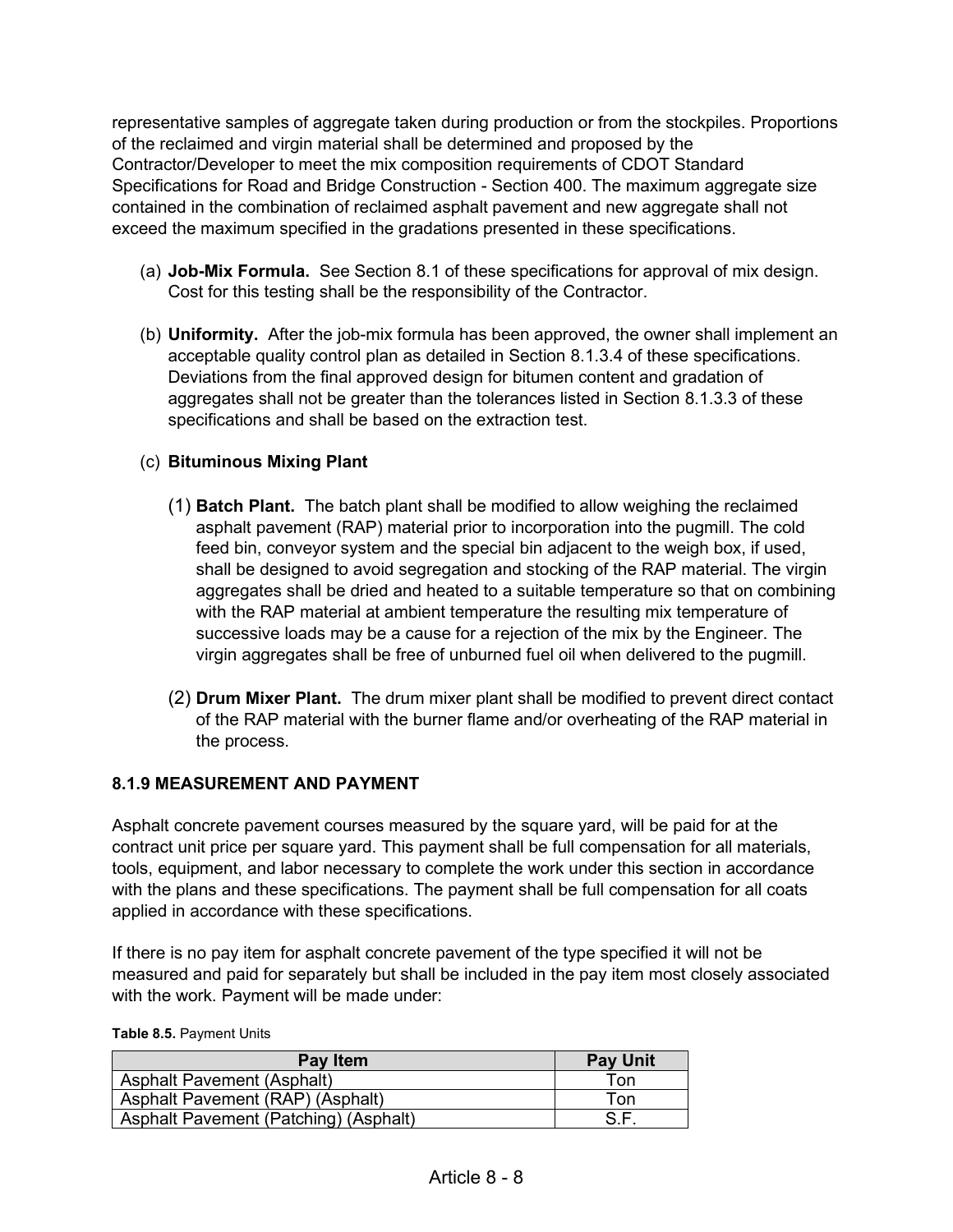## **8.2 ASPHALTIC TACK COAT**

### **8.2.1 TACK COAT**

### **8.2.1.1 Description**

Existing asphalt surfaces receiving an asphalt overlay, existing vertical concrete surfaces such as curb and gutter, crosspans and manholes, or between layers of multi-course asphaltic pavement structure, shall receive a tack coat consisting of an emulsified asphalt in accordance with these specifications at the locations shown on the plans, or as directed by the Engineer. Tack coat may be eliminated between successive lifts if the Contractor protects the surface from contamination.

### **8.2.1.2 Surface Preparation**

Before applying the tack coat, surfaces shall be thoroughly cleaned of all dirt and other debris to ensure adequate bond between tack surface and asphaltic mat. The surface of the existing asphalt must be completely dry before placing tack coat.

### **8.2.1.3 Liquid Asphalt**

The liquid asphalt used for tack coat shall be an emulsified asphalt grade conforming to CDOT Specifications Section 407 and shall satisfy the requirements of AASHTO M-140 or M-208. Other emulsified asphalts may be used upon written permission of the Engineer.

#### **8.2.1.4 Placing**

The rate of application shall be 0.05 to 2.0 gallons per square yard and shall provide a uniform and even coating of the surface. The surface shall be allowed to cure to permit drying and setting of the tack coat prior to the paving operation.

#### **8.2.2 MEASUREMENT AND PAYMENT**

Payment for tack coat shall be included in the unit price bid for asphalt pavement, and shall include all materials, tools, equipment, and labor necessary to complete the work in accordance with the plans and specifications, and as directed by the Engineer.

#### **8.3 CONCRETE PAVEMENT**

#### **8.3.1 DESCRIPTION**

The work performed under this section shall consist of the construction of a pavement composed of Portland cement concrete, with or without reinforcement as specified, on a prepared subgrade or base course in accordance with these specifications and in reasonably close conformity with the lines, grades, thicknesses, and typical cross sections shown on the plans or established.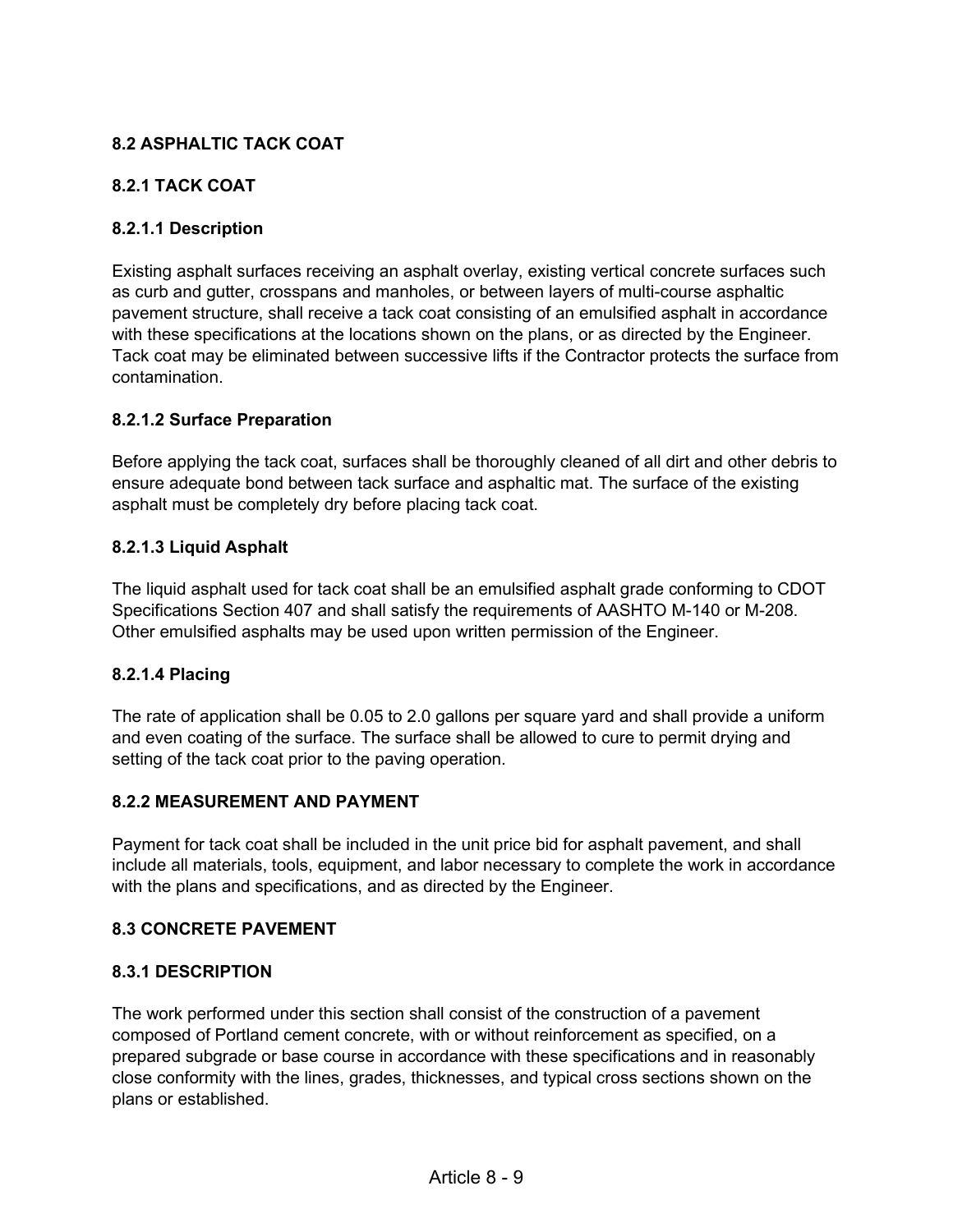### **8.3.2 MATERIAL**

### **8.3.2.1 General**

The specifications presented in this section are performance oriented. The City's objective in setting forth these specifications is to achieve an acceptable quality of streets. All sources for the mined or manufactured materials must be annually approved by the City as having met the appropriate materials performance specifications. This approval is a condition of using those material sources for public improvement construction.

#### **8.3.2.2 Procedure for Material Source Approval**

On or before April 1st of each year, a material supplier for any City improvement shall supply written documentation and material test results from a qualified, independent materials testing laboratory that describes:

- (a) Material(s) being tested to meet City specifications.
- (b) The test procedures employed.
- (c) The supplier(s) manufacturing, mining, or treating process by which the tested materials were created.
- (d) The material test results.
- (e) A signed statement by the material supplier that the materials produced and tested for this certification are truly representative of the materials to be provided for public improvements in the City during the coming 365-day period.

#### **8.3.2.3 Portland Cement Concrete**

This material shall consist of a mixture of fine and coarse aggregates, Portland cement, water and other materials or admixtures as required. Comply with ARTICLE 4 – Concrete and ARTICLE 5 – Structural Concrete.

#### **8.3.3 CONSTRUCTION REQUIREMENTS**

Materials shall be proportioned, handled, measured, batched, placed, finished and cured in accordance with Section 412 of the CDOT and ASTM C-94 (whichever is more stringent).

#### **8.3.4 QUALITY CONTROL**

All samples and tests described herein shall be made in accordance with approved ASTM/AASHTO procedures. The Contractor/Developer shall provide for all testing laboratory services in connection with tests verifying conformance of proposed materials with project requirements. The Contractor/Developer shall also provide for testing laboratory services in connection with tests on materials after incorporation into the project, on a first-time basis only. Additional tests may be required at the direction of the Engineer. If additional tests are required,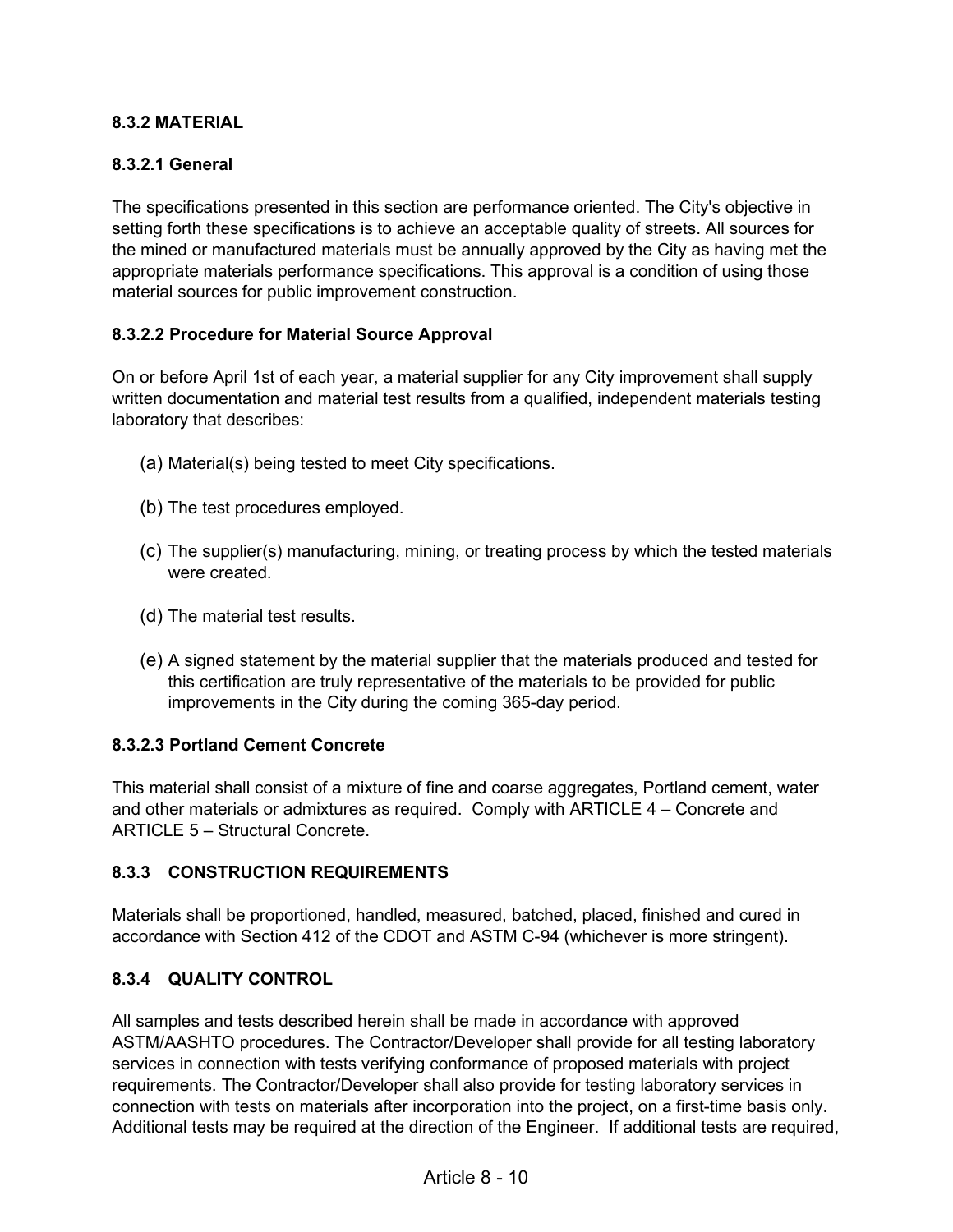the financial burden will be borne by the contractor/developer if the testing results fail to meet minimum city specifications. If the testing results meet or exceed the city specifications the additional testing costs will be paid for by the requesting entity.

During placement of Portland cement concrete pavement, observation and testing shall be on a full-time basis. For each day of production, aggregate samples shall be obtained for gradation of both the coarse and fine aggregates.

Testing shall be done per ARTICLE 4 – Concrete.

Thickness of fresh concrete must be checked a minimum of every 300 lineal feet each traffic lane according to the CDOT Section 412.24. Any noted deficiency areas shall be corrected at that time. Surface deficiency areas shall also be corrected at that time. Surface smoothness shall be tested and corrected as necessary according to CDOT Section 412.16. The Engineer will decide when the pavement shall be opened to traffic; otherwise, the pavement shall not be opened to traffic until 14 days after the concrete was placed, or until the compressive strength of laboratory cured 6 x 12 cylinders (ASTM C-39) averages 3000 psi. Prior to opening to traffic, the pavement shall also be cleaned, and all joints sealed.

## **8.3.5 FINAL ACCEPTANCE**

All test results shall be submitted and reviewed by the City. Provided all tests are acceptable, the pavement will be accepted. Should testing indicate unsatisfactory work, removal, replacement, grinding or reduced payment will be required.

### **8.3.6 MEASUREMENT AND PAYMENT**

The accepted quantities of concrete pavement will be paid for at the contract unit price per square yard which price and payment shall be full compensation for furnishing and placing all materials, including any dowels, tie bars and joint material.

No additional payment over the unit contract bid price will be made for any pavement which has an average thickness in excess of that shown on the plans. Reinforcing steel, other than as mentioned above, will be measured and paid for in accordance with ARTICLE 5 – Structural Concrete.

### **8.4 PAVEMENT MARKING**

### **8.4.1 DESCRIPTION**

This work consists of furnishing and applying pavement marking, and furnishing and installing, and removing temporary marking in accordance with these specifications, the Manual on Uniform Traffic Control Devices for Streets and Highways (MUTCD), the Colorado supplement thereto, and in conformity to the lines, dimensions, patters, locations, and details shown on the plans or established.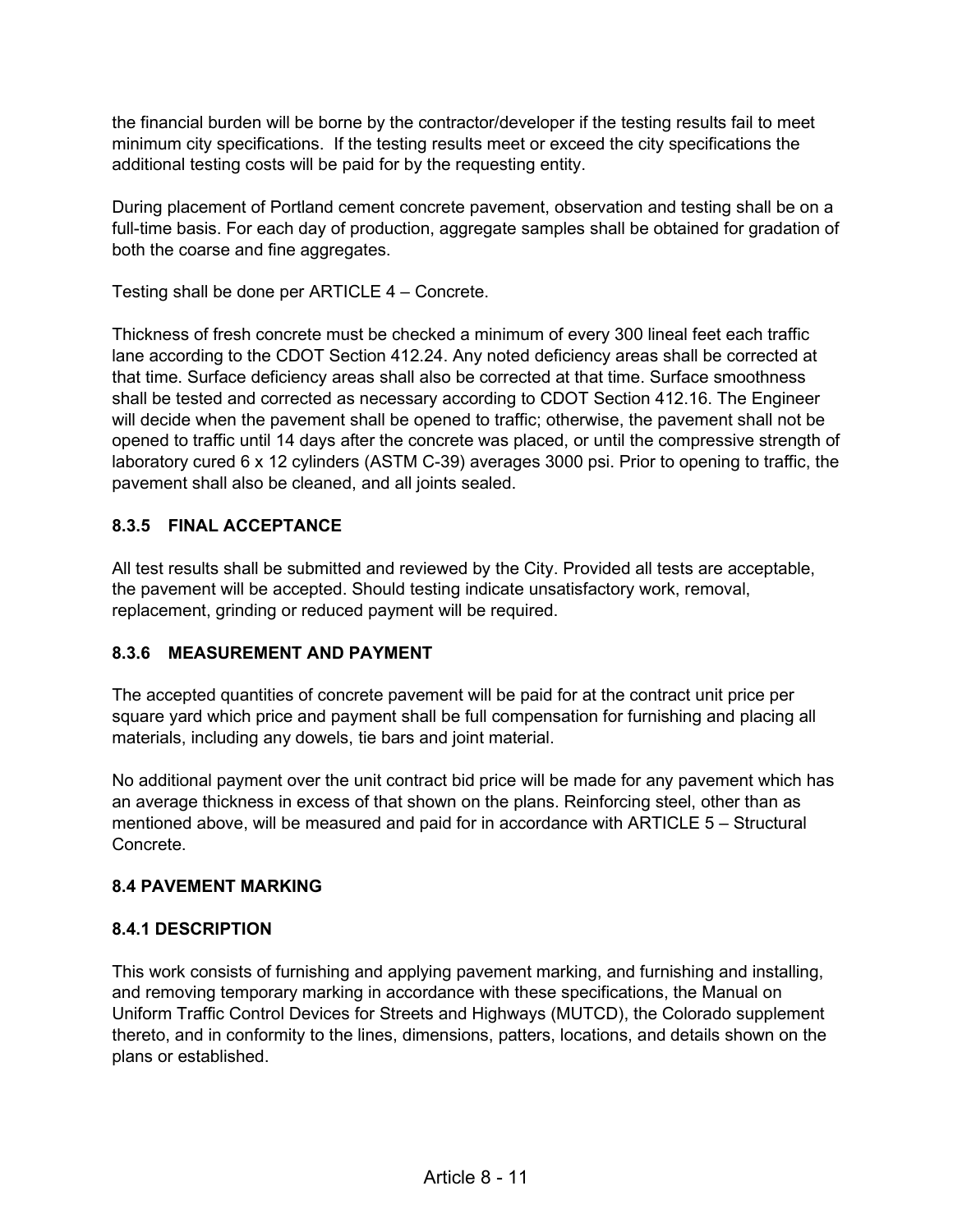### **8.4.2 SUBMITTALS**

Contractor shall submit product details and MSD Sheets for all paint, pavement marking tape, thermoplastic pavement marking, glass beds, and epoxy pavement marking materials.

#### **8.4.3 MATERIALS**

### **8.4.3.1 Paint**

Comply will all provisions of CDOT specifications subsection 708.05.

### **8.4.3.2 Glass Beads**

Comply will all provisions of CDOT specifications subsection 713.08.

### **8.4.3.3 Modified Epoxy Pavement Marking**

Comply will all provisions of CDOT specifications subsection 713.17.

### **8.4.3.4 Thermoplastic Marking**

Comply will all provisions of CDOT specifications subsection 713.12.

#### **8.4.3.5 Pavement Primer**

Comply will all provisions of CDOT specifications subsection 708.07.

#### **8.4.3.6 Preformed Plastic Pavement Marking**

Comply will all provisions of CDOT specifications subsection 713.13.

#### **8.4.3.7 Pavement Marking Tape**

Comply will all provisions of CDOT specifications subsection 713.15.

### **8.4.3.8 Pavement Marking Tape (Removable)**

Comply will all provisions of CDOT specifications subsection 713.16.

#### **8.4.3.9 Raised Pavement Marker**

Comply will all provisions of CDOT specifications subsection 713.18.

#### **8.4.3.10 Preformed Thermoplastic Pavement Marking**

Comply will all provisions of CDOT specifications subsection 713.14.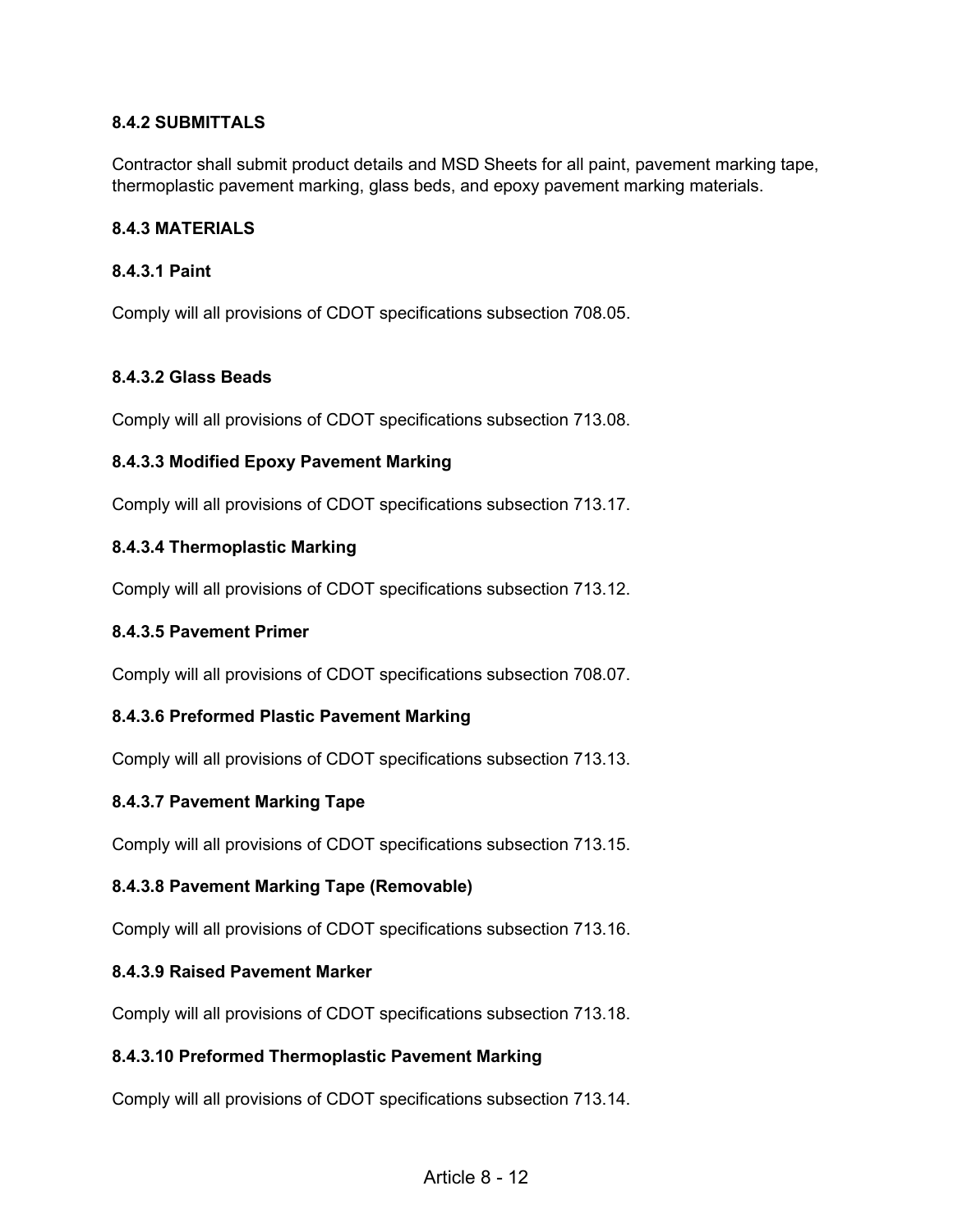### **8.4.4 CONSTRUCTION REQUIREMENTS**

**8.4.4.1 General.** All pavement markings shall be placed in accordance with the following requirements.

- (a) **Pavement Marking Plan.** When pavement marking location details are not provided in the Contract, the Contractor shall submit a layout of existing conditions to the City of Pueblo Traffic Engineer for approval or modification.
- (b) **Roadways Closed to Traffic During Construction.** Final markings shall be in place prior to opening the roadway to traffic. Pavement markings on detour routes shall meet all requirements of the MUTCD.
- (c) **Roadway Constructed Under Traffic.** Final pavement markings shall be placed within two weeks after final surfacing is completed. Pavement markings shall also be placed on any roadways opened to traffic when the project pavement work is discontinued for more than two weeks.
- (d) **Temporary Pavement Markings.** Temporary pavement markings and control points for the installation of those pavement markings for roadways that are being constructed under traffic shall be installed as follows:
	- (1) Temporary paved roadways shall have a center line, lane line, and edge line markings before they are open for traffic.
	- (2) Upon removal, markings applied to a final surface shall not leave a scar that conflicts with permanent markings.
	- (3) Center line, lane line, and edge line temporary markings shall be in pace at the end of each workday.
	- (4) Temporary pavement stencils (SCHOOL, RR Xing, etc.) are not required unless specified in the plans.
	- (5) Control Points consisting of 4″ by 1′ marks at 40′ interval may be placed as guide markers for the installation of temporary or final pavement markings. Raised flexible markers may be substituted for these marks. Control points shall not be used as a substitute for any required marking.
- (e) All other provisions and specifications of construction shall conform to the latest version of the CDOT specifications with the following exceptions:
	- (1) Subsection 627.08 (a) Inlaid Preformed Plastic Pavement Marking. Delete this section.
	- (2) Subsection 627.06 (c) Thermoplastic Pavement Marking Application. Revise sentence to read: "The minimum thickness of thermoplastic lines as viewed from a lateral cross section **shall not be less than 1/8″**. Measurements shall be taken as an average throughout any 36″ section of the line. The material, when formed into traffic stripes, must be readily renewable by placing an overlay of new material direction over the old line of compatible material. Such new material shall bond itself to the old line in such a manner that no splitting or separation takes place."